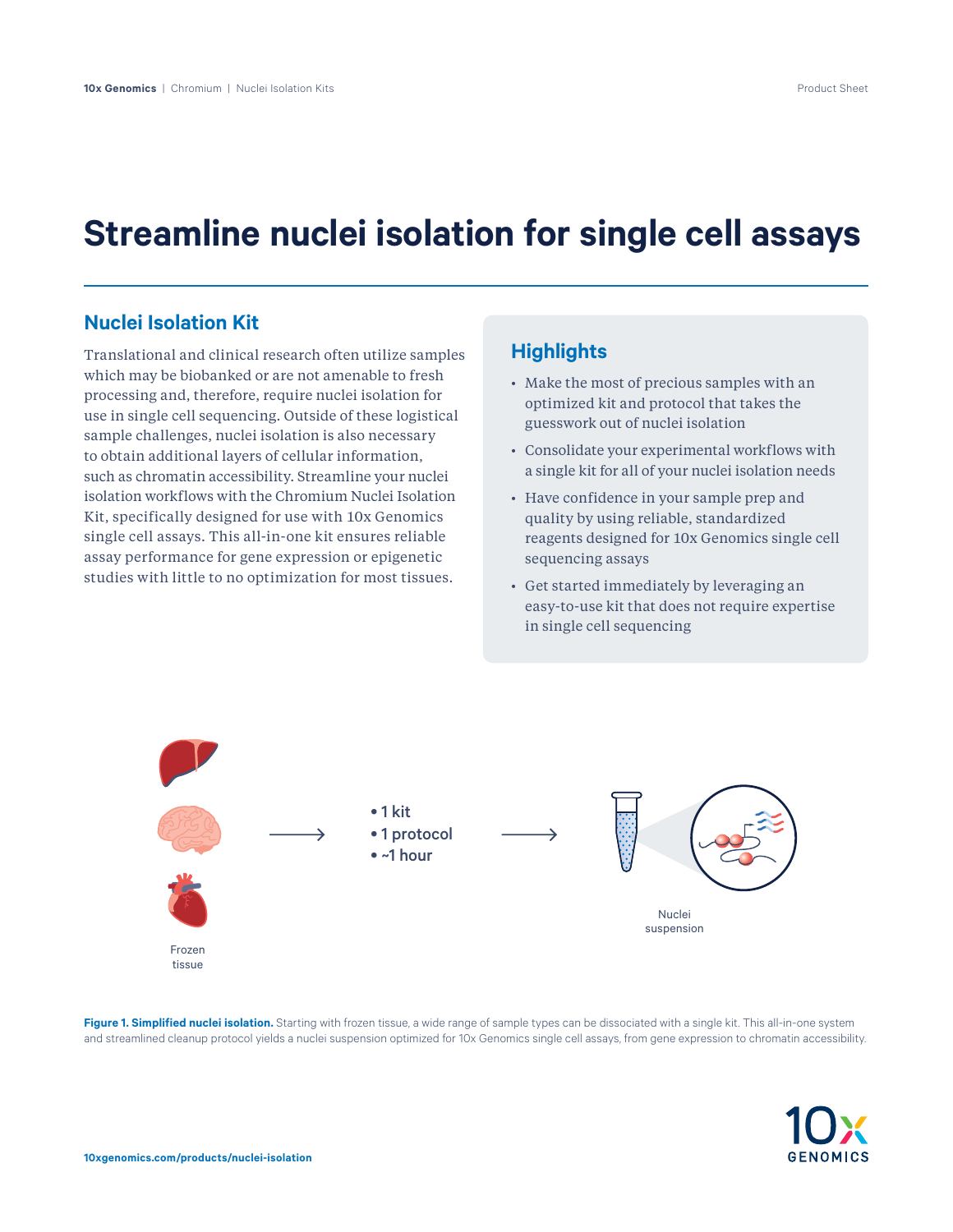# **Product features**

- Unified workflow for a wide range of tissues simplifies sample processing
- Kit and protocol validated for 10x Genomics single cell assays minimizes the need for sample prep optimization, saving time and resources
- Complete kit includes all consumables and reagents needed for nuclei isolation, removing logistical constraints for reagent sourcing
- Built-in cleanup step reduces sample preparation time and eliminates the need for additional reagents or equipment
- Capacity to prepare samples in parallel, enabling sample batching and scaling up of experiments



Figure 2. Efficient and streamlined nuclei isolation workflow using the Chromium Nuclei Isolation Kit. Starting with frozen tissue, samples are dissociated using a pestle and then passed through a nuclei isolation column. Isolated nuclei are resuspended in a debris removal buffer, and washes are performed to remove debris. The final nuclei suspension is counted prior to use in a 10x Genomics single cell assay to profile gene expression or chromatin accessibility.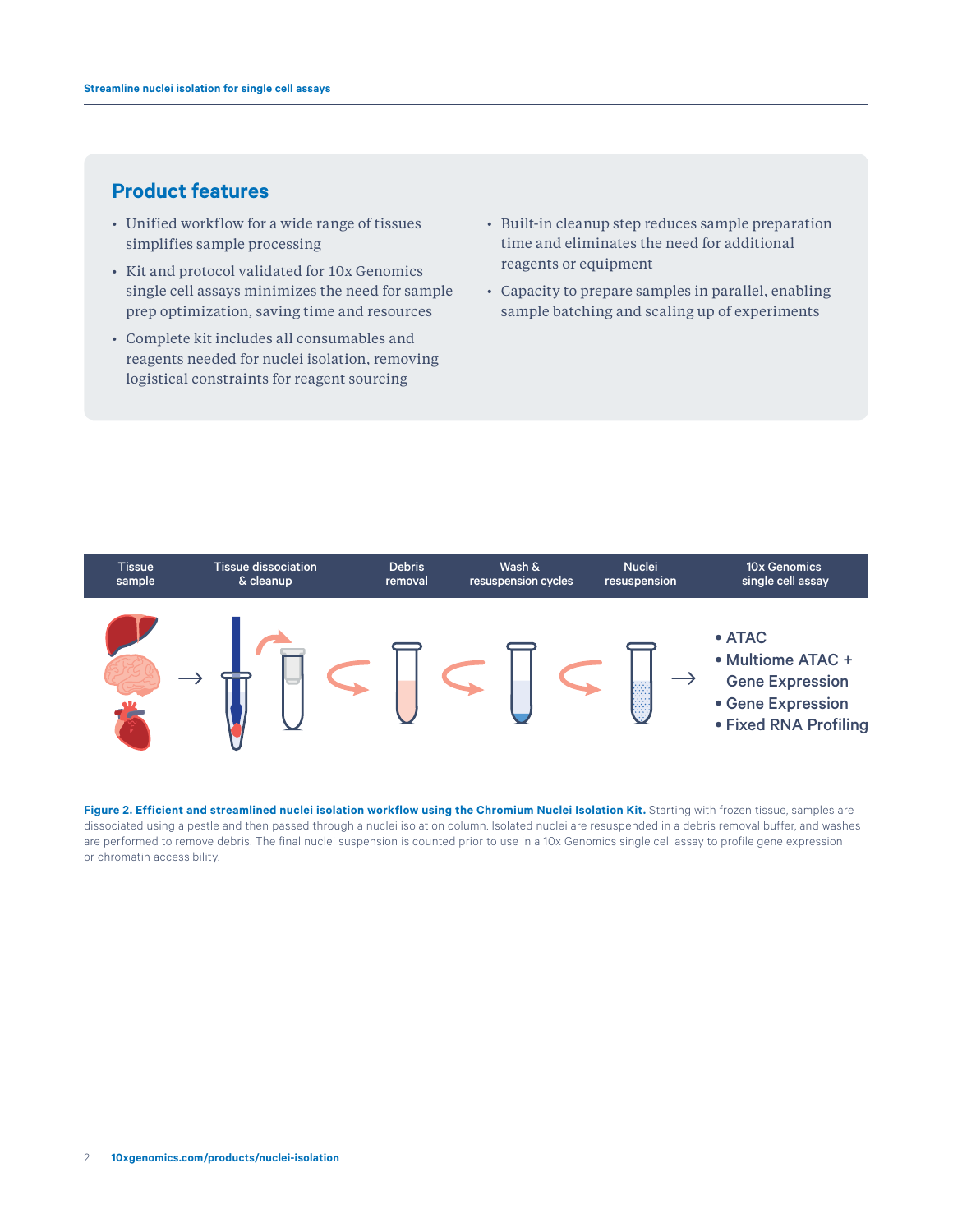

Chromium Nuclei Isolation Kit improves ease of use, workflow repeatability, and data quality. Nuclei were isolated from adult mouse kidney using the Chromium Nuclei Isolation Kit and a commonly used customer-published protocol. The resulting single nuclei suspensions were used as input for the Chromium Single Cell Gene Expression assay, targeting 5,000 nuclei for each preparation method. Sequencing depth was comparable between the two methods. **A.** Fraction of reads in cells, an indicator of signal-to-noise ratio, is greater for nuclei isolated using the Chromium Nuclei Isolation Kit as compared to the customer-published protocol. **B.** Number of median genes detected using the Chromium Nuclei Isolation Kit protocol is greater than those detected using the customer-published protocol. Both fraction of reads in cells and genes detected were consistent across users, demonstrating kit reproducibility.



Figure 4. Generating a tumor cell atlas in a single experiment using the Chromium Nuclei Isolation Kit. Nuclei from eight human tumors were isolated in parallel by two users in just 1 hr. For each tumor, single cell gene expression libraries were generated and sequenced. Primary tumor cells represent the majority of captured cells for each tumor, but distinct clusters of cells with representation from each tumor can be observed. These clusters represent immune cells present in each tumor microenvironment. Instead of taking weeks or months to optimize sample preparation for each of these different tumor types and then profiling cell composition, the sample preparation workflow can be shortened to a few hours, expediting experimental discovery.